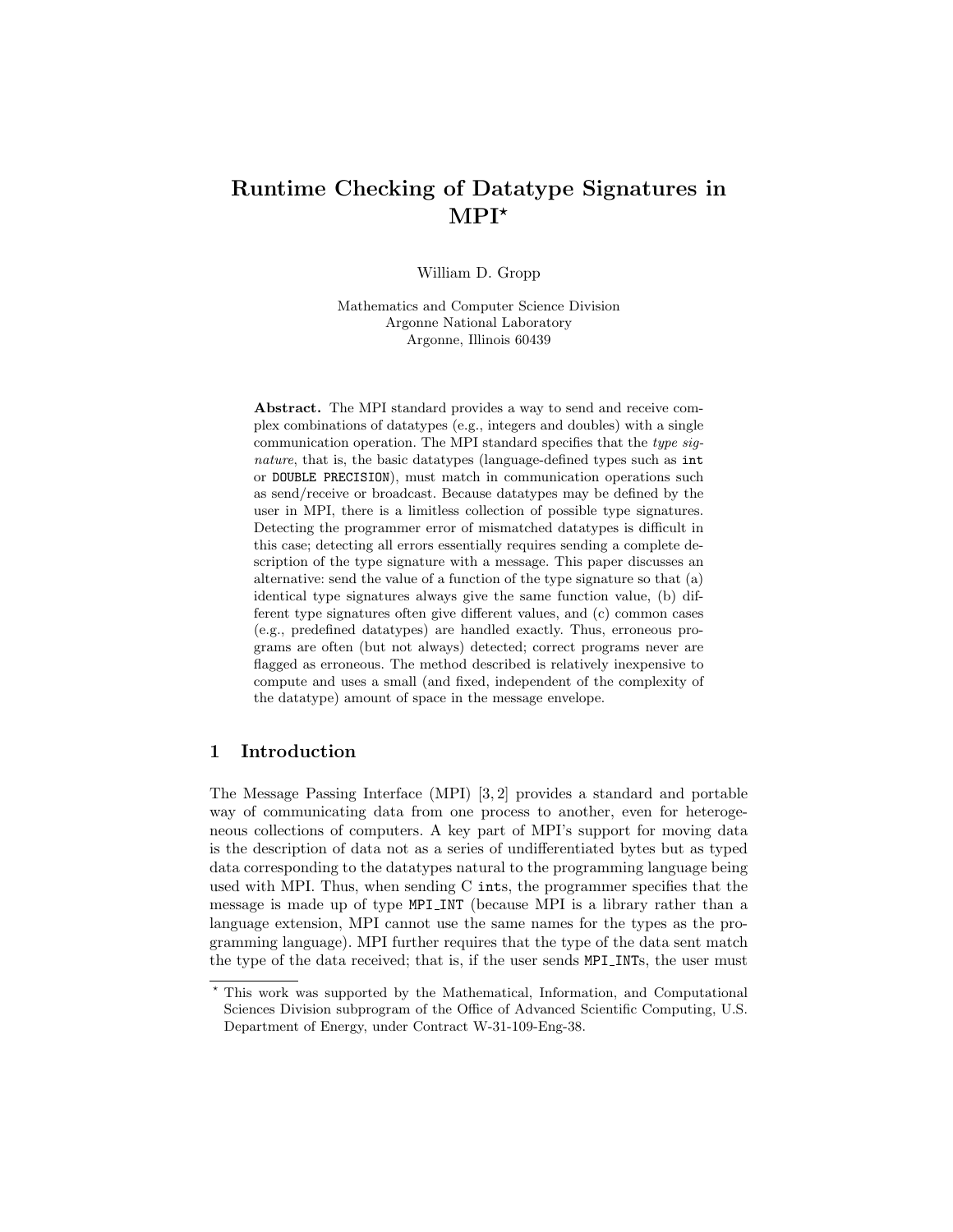receive MPI\_INTs.<sup>1</sup> MPI also allows the definition of new MPI datatypes, called *derived types*, by combining datatypes with routines such as MPI\_TYPE\_VECTOR, MPI TYPE STRUCT, and MPI TYPE HINDEXED. Because the matching of basic types is required for a correct program, a high-quality development environment should detect when the user violates this rule. This paper describes an efficient method for checking that datatype signatures match in MPI communication.

One of the reasons such error checking is important for MPI programs is that MPI allows messages containing collections of different datatypes to be communicated in a single message. Further, the sender and receiver are often in different parts of the program, possibly in different routines (or even programs). User errors in the use of MPI datatypes are thus difficult to find; adding this information can catch errors (such as using the same message tag for two different kinds of messages) that are difficult for the user to identify by looking at the code.

An additional complexity is that MPI requires only that the basic types of the data communicated match for example, that ints match ints and chars match chars. This ordered set of basic datatypes (i.e., types that correspond to basic types supported by the programming language) is called the *type signature*. The type signature is a tuple of the basic MPI datatypes. For example, three ints followed by a double is

#### (MPI INT*,* MPI INT*,* MPI INT*,* MPI DOUBLE)*.*

A type signature has as many types as there are elements in the message. This makes it impractical to send the type signature with the message.

MPI also defines a *type map*; for each datatype, a displacement in memory is given. While the type map specifies both what and where data is moved, a type signature specifies only what is moved. Only the signatures need to match; this allows scatter/gather-like operations in MPI communication. For example, it is legal to send 10 MPI INTs but receive a single vector (created with MPI TYPE VECTOR) that contains at least 10 MPI INTs. Communicating with different type maps is legal as long as the type signatures are the same. Thus, it isn't correct to check that the datatypes match; only the type signatures must match.

Note that when looking at the type signature, the comparison is made with the basic types, even if the type was defined using a combination of derived datatypes. Thus, when looking at the type signature, any consecutive subsequence may have come from a derived datatype.

Consider the derived type t2 defined by the following MPI code fragment:

<sup>1</sup> Two exceptions to this rule are mentioned in Section 4. A third, mentioned in the MPI standard, is for the MPI implementation to cast the type; for example, if MPI INT is sent but MPI FLOAT is specified for the receive, an implementation is permitted to convert the integer to a float, following the rules of the language. As this is not required, it is nonportable. Further, no MPI implementation performs this conversion, and because it silently corrects for what is more likely a programming error, no implementation is ever likely to implement this choice.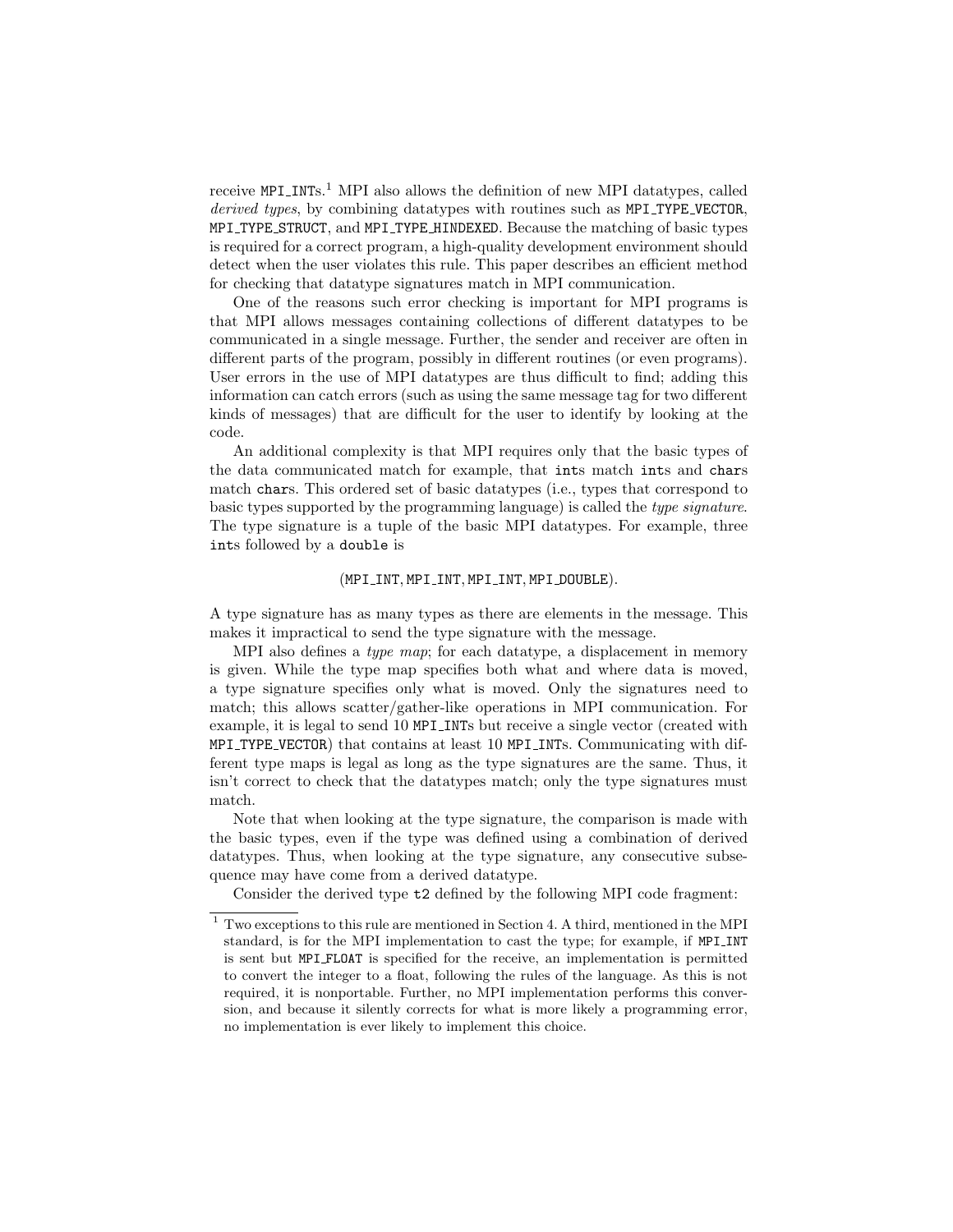```
MPI_Datatype t1, t2, types[2];
int blen[2];
MPI_Aint displ[2];
types[0] = MPI_INT;
types[1] = MPI_DOWBLE;blen[0] = 1;blen[1] = 1;
displ[0] = ...;displ[1] = ...;MPI_Type_struct( 2, blen, displ, types, &t1 );
types[0] = t1;types[1] = MPI_SHORT;blen[0] = 2;MPI_Type_struct( 2, blen, displ, types, &t2 );
```
The derived type t2 has the type signature

( (MPI\_INT, MPI\_DOUBLE), (MPI\_INT, MPI\_DOUBLE), MPI\_SHORT ) = ( MPI\_INT, MPI\_DOUBLE, MPI\_INT, MPI\_DOUBLE, MPI\_SHORT ).

The approach in this paper is to define a *hashing function* that maps the type signature to an integer tuple (the reason for the tuple is discussed in Section 3). The communication requirement is thus bounded independent of the complexity of the datatype; further, the function is chosen so that it can be computed efficiently; finally, in most cases, the cost of computing and checking the datatype signature is a small constant cost for each communication operation. Since this approach is a many-to-one mapping, it can fail to detect an error. However, the mapping is chosen so that it never erroneously reports failure. Further, for the important special case of communication with basic datatypes (e.g., MPI DOUBLE), the test succeeds if and only if the type signatures match.

Other approaches are possible. The datatype definitions (just enough to reproduce the signature, not the type map) could be sent, allowing sender and receiver to agree on the datatypes. The definitions could be cached, allowing a datatype to be reused without resending its definition. The special case of (count,datatype) would reduce the amount of data that needed to be communicated in many common cases. Still, comparison of different datatypes in general would be complex, even if common patterns were exploited. Another approach is to send the complete type signature; this is the only approach that will catch all failures (various compression schemes can be used to reduce the amount of data that must be sent to describe the type signature, of course). Such an approach could be implemented over MPI by using the MPI-2 routines to extract datatype definitions, along with the MPI profiling interface. For systems with some kind of globally accessible memory, such as the Cray T3D, it is possible to make all datatype definitions visible to all processes, as in [1].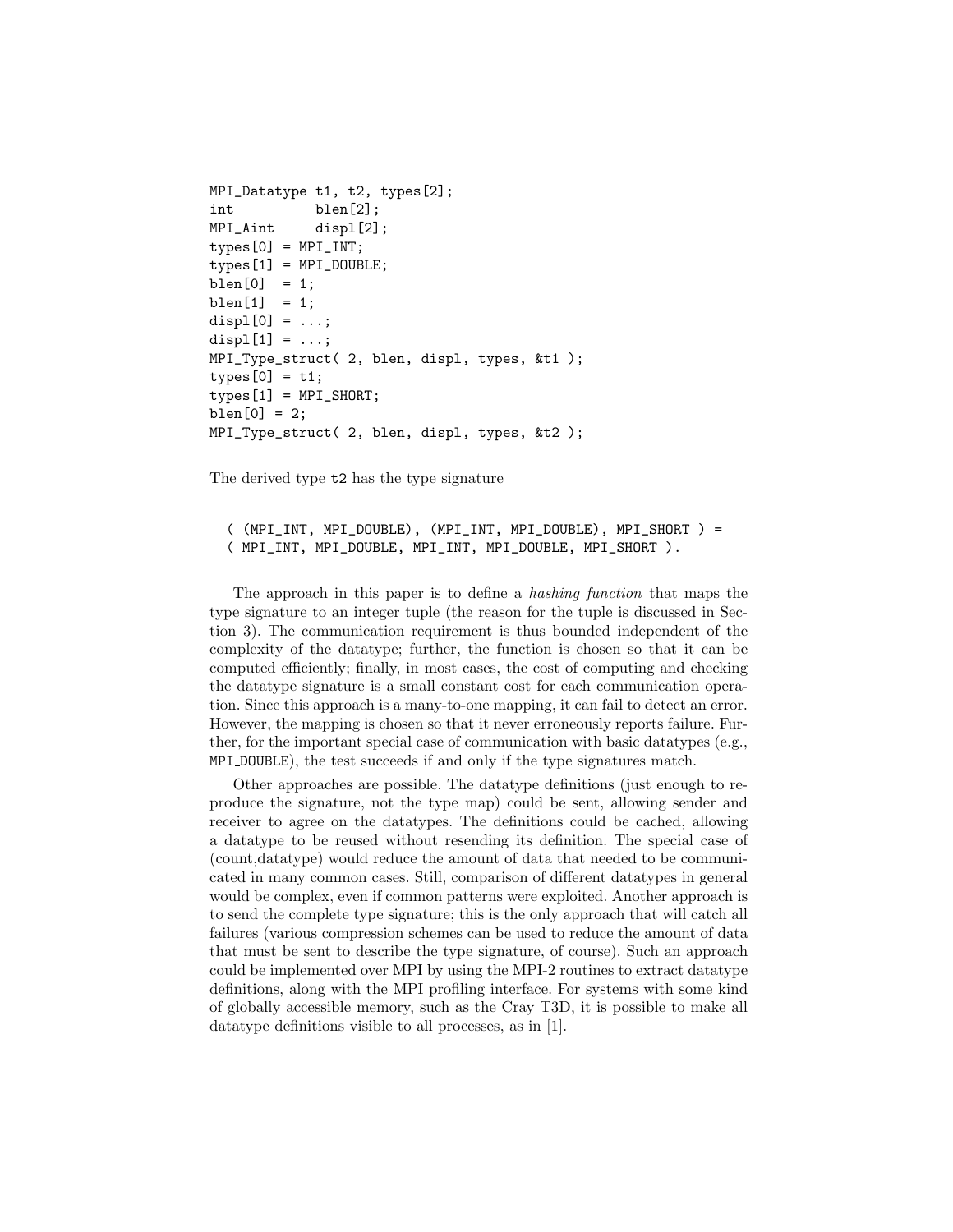## **2 Datatype Hashing Function**

We are looking for a function *f* that converts a type signature into a small bit range, such as a single integer or pair of integers. The cost of evaluating *f* should be relatively small; in particular, the cost of evaluating *f* for a type signature containing *n* copies of the same type (derived or basic) should be  $o(n)$ ; for example, log *n*. Because a type signature may contain an arbitrary number of terms, the easiest way to define *f* is by a binary operation applied to all of the elements of the type signature. That is, define a binary operation *⊕* that can be applied to a type signature  $(\alpha_1, \ldots, \alpha_n)$  as follows:

$$
f(\alpha_1) = \alpha_1
$$

$$
f((\alpha_1, \alpha_2, \dots, \alpha_n)) = \bigoplus_{i=1}^n \alpha_i
$$

*.*

For example,

$$
f(int, double) = (int) \oplus (double)
$$

and

$$
f(int, double, char) = (int) \oplus (double) \oplus (char).
$$

In order to make it inexpensive to compute the hash function for datatypes built from an arbitrary combination of derived datatypes, the hash function must be associative. Since we want (int,double) to hash to a different value from (double,int), we want the operation *⊕* to be noncommutative.

For this approach to be useful, the hash function must hash different datatypes to different hash values, particularly in the case of "common" errors, such as mismatched predefined datatypes.

## **3 A Simple Datatype Hashing Function**

We need an operation that is both associative and noncommutative. Our approach is to define a tuple  $(\alpha, n)$  where  $\alpha$  is a datatype (derived or basic) and *n* is the number of basic datatypes in  $\alpha$ . The action of  $\oplus$  is given by

$$
(\alpha, n) \oplus (\beta, m) \equiv (\alpha + (\beta << n), n + m),
$$

where the operators  $+$  and  $<<$  are chosen to have the following properties:

$$
(\alpha << n) << m = \alpha << (n+m) \tag{1}
$$

$$
(\alpha + \beta) + \gamma = \alpha + (\beta + \gamma)
$$
 (2)

$$
(\alpha \ll n) + (\beta \ll n) = (\alpha + \beta) \ll n. \tag{3}
$$

One choice for these operators is bitwise exclusive or  $(xor)$  for  $+$  and circular left shift for *<<*. These operations are often chosen for hash functions because they are very cheap to apply. They have the necessary properties, as can be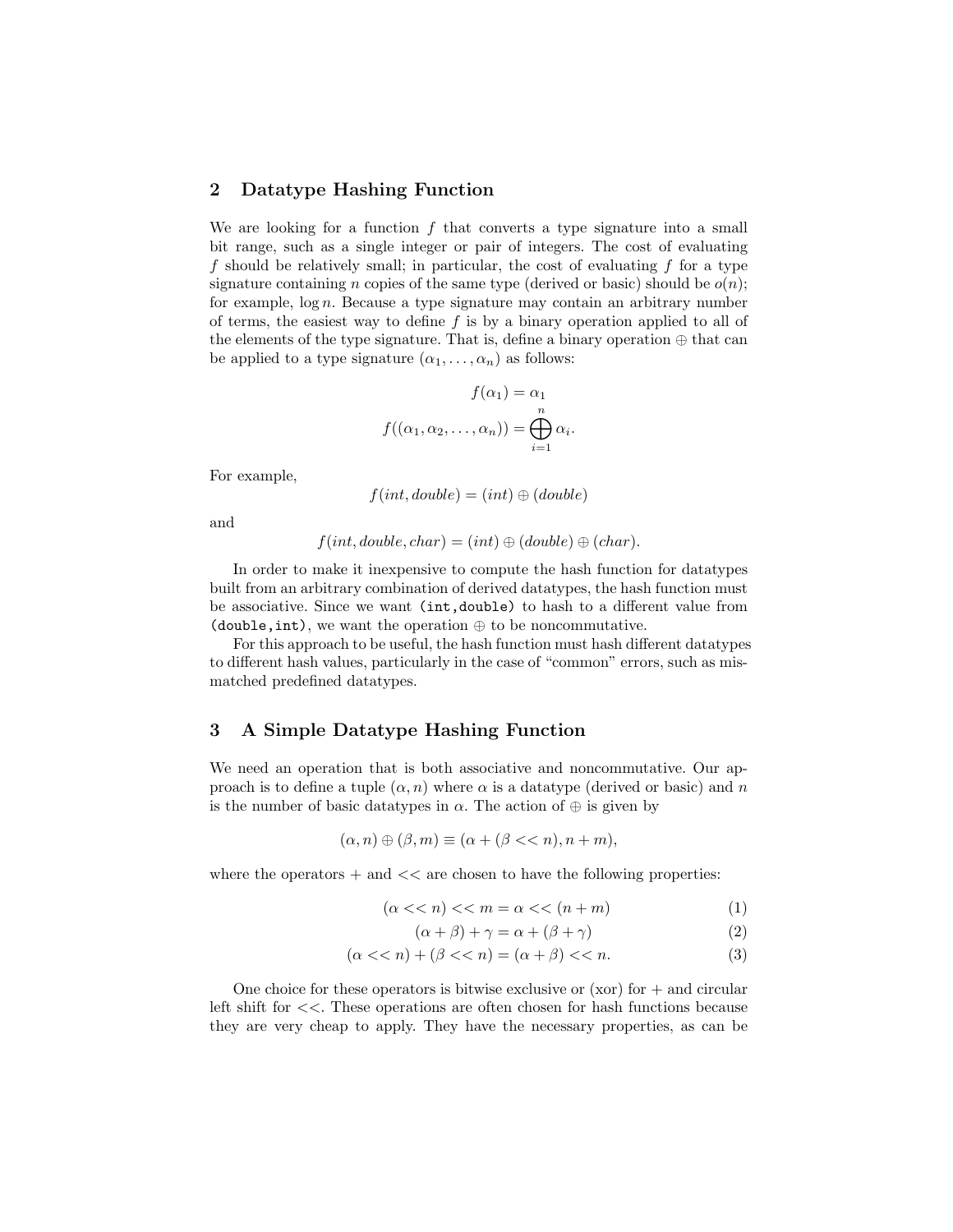proven by writing the  $\alpha$  and so forth as bit vectors and then applying the operations xor and circular shift to those bit vectors. Another choice of operators is integer addition modulo  $2^{32}$  for  $+$  and circular left shift by 3 for  $<<$  (that is,  $a \ll 1$  is  $a$ , shifted left three bits).

These properties allow us to prove that the operation *⊕* is associative:

$$
((\alpha, n) \oplus (\beta, m)) \oplus (\gamma, p) =
$$
  

$$
((\alpha + (\beta \leq n), n + m)) \oplus (\gamma, p) =
$$
  

$$
((\alpha + (\beta \leq n) + (\gamma \leq n + m), n + m + p) =
$$
  

$$
((\alpha + ((\beta + (\gamma \leq m) \leq n)), (n + (m + p)) =
$$
  

$$
((\alpha, n) \oplus (\beta + (\gamma \leq m), m + p)) =
$$
  

$$
((\alpha, n) \oplus ((\beta, m) \oplus (\gamma, p))).
$$

The operation *⊕* is not commutative:

$$
(\alpha, n) \oplus (\beta, m) =
$$

$$
(\alpha + (\beta \ll n), n + m)
$$

$$
(\beta, m) \oplus (\alpha, n) =
$$

$$
(\beta + (\alpha \ll m), n + m),
$$

but

$$
(\alpha + (\beta << n)) \neq (\beta + (\alpha << m))
$$

except in special cases.

Note that addition and xor by itself are commutative; the shift operation provides a noncommutative operation.

We will use this operation to build *f*. Specifically, we will apply  $\oplus$  to a type signature where we have replaced every basic type with a tuple containing an integer representing the type and a one, indicating a single basic type. That is,

$$
(int, double, char)
$$

becomes

$$
((int,1),\allowbreak (double,1),\allowbreak (char,1))
$$

and

 $f((int, double, char)) = (int, 1) \oplus (double, 1) \oplus (char, 1).$ 

### **3.1 Cost of Evaluating** *f*

Several identities can be used to reduce the cost of computing *f*. One important case is a type signature containing a large number of the same basic type. This is the signature that represents the most common MPI usage: a send with a basic datatype and a count that is greater than one. Using a method that is very similar to the approach for evaluating integer powers of matrices, we can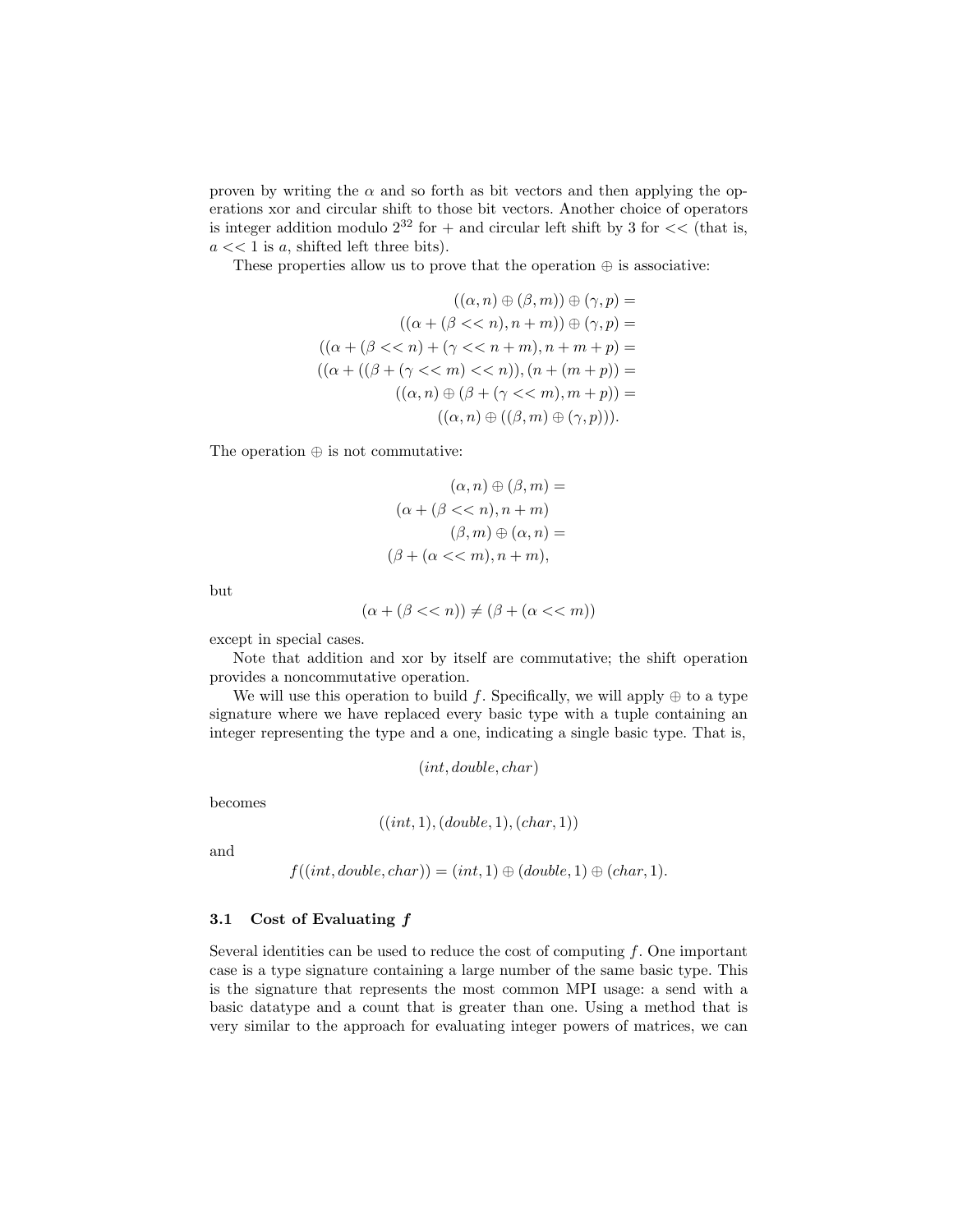compute  $\bigoplus_{i=1}^{m} (\alpha, n)$  in  $O(\log(m))$  time by induction. Let *m* be  $2^{k}$  for some *k*. Then

$$
\bigoplus_{i=1}^{m} (\alpha, n) = \left( \bigoplus_{i=1}^{m/2} (\alpha, n) \right) \oplus \left( \bigoplus_{i=1}^{m/2} (\alpha, n) \right),
$$

the terms on the right are evaluated by inducation. This can be evaluated with  $\log_2 m$  evaluations. The generalization to arbitrary *m* is left to the reader.

Further, note that  $v \ll n = v \ll (n + wordsize) = v \ll (n \mod wordsize);$ this can be used to reduce the cost of evaluating *f*.

Finally, by exploiting the associative property of *⊕*, evaluating *f* for a new derived datatype involves only the values of *f* for the datatypes that make up the new datatype (with the exception of those containing types MPI PACKED or MPI BYTE). Thus, computing *f* for a datatype has cost proportional only to the number of different datatypes (either user-defined or basic) used in the definition and proportional to the log of the number of instances of each datatype.

#### **3.2 Hash Function Quality**

For the hash function to be useful, collisions should be rare. Since in a typical program, MPI type signatures are *not* randomly distributed, it makes the most sense to experimentally evaluate some common datatype patterns. Further, while there are 13 distinct basic MPI datatypes in the C binding, most programs use only a few types, such as MPI INT and MPI DOUBLE. Types such as MPI UNSIGNED CHAR are rarely used. Thus, for most applications, only a few basic datatypes will appear. To see how likely a collision in the hash function might be, we tested the following patterns:

$$
n : \alpha_i \tag{4}
$$

$$
m: (1: \alpha_i, \quad (n-1): \alpha_j)
$$
\n
$$
(5)
$$

$$
1 : \alpha_i, \quad m : (1 : \alpha_i, \quad (n-1) : \alpha_j), \tag{6}
$$

where  $n : x$  means  $n$  copies of  $x$ . These correspond to the cases of count  $(n)$  of a basic datatype (4), count *m* of a structure containing *n* members (5), and a structure containing count *m* of another structure (6). Various values of *n* and *m* were used.

Table 1 shows the results of the tests. Clearly, only the choice of integer addition with medium-sized integers provides an effective hash function; with this choice, only one in one hundred different type signatures hashed to the same value. Further experiments may identify improved hash functions.

### **3.3 Improving the Type Signature Test**

One modification of the approach is to optimize for the special case of count copies of a datatype (basic or otherwise), since this is the fundamental unit in MPI (all MPI communication operations send count copies of a given datatype).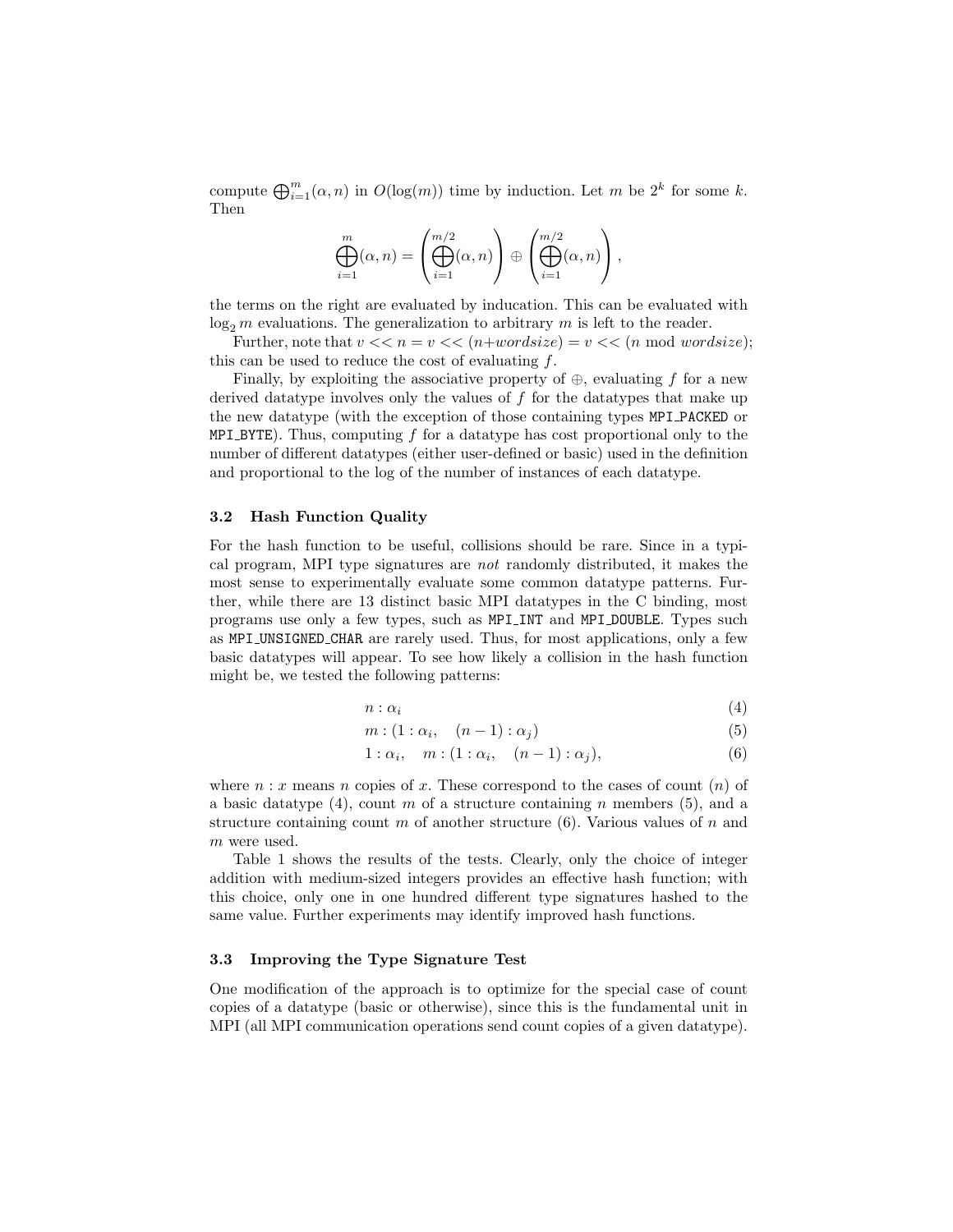**Table 1.** Results of tests of the hash function. Collisions is the percentage of type signatures whose hash value was the same as a different type signature. Duplicates gives the percentage of hash values that were duplicated. Operand indicates whether the representation for a basic datatype is a small integer (less than 32) or a larger integer (less than  $2^{16}$ ). We tested 4625 different type signatures.

|        | $\circ$ perator i $\circ$ perator $\circ$ operative combiolity Duplicated |        |      |      |
|--------|---------------------------------------------------------------------------|--------|------|------|
| xor    | rotate 1                                                                  | small  | 57.4 | 13.4 |
| xor    | rotate 3                                                                  | small  | 48.9 | 10.5 |
| $^{+}$ | rotate 1                                                                  | small  | 24.9 | 11.5 |
| $^{+}$ | rotate 3                                                                  | small  | 29.4 | 10.3 |
| xor    | rotate 1                                                                  | medium | 45.6 | 9.8  |
| $+$    | rotate 1                                                                  | medium | 1.2  | 0.58 |

Operator1 Operator2 Operand Collisions Duplicates

```
if (\alpha_{send} != \alpha_{recv}) then
     if (\alpha_{send} and \alpha_{recv} is basic) then error
      \bigoplus_{i=1}^{count_{send}}<br>
\bigoplus_{i=1}^{count_{recv}}\sum_{i=1}^{count_{send}} (\alpha_{send}, n_{send}) \geq \sum_{i=1}^{count_{recv}} (\alpha_{recv}, n_{recv})) then error
      endif
endif
```
**Fig. 1.** Modification to test to provide exact handling of the most common case.

In this case, we send  $(count, \alpha, n)$ . The modified test is shown in Figure 1.

Note that the *count* applied in the receive case is the actual count, not the maximum count that is provided by user in the MPI RECV call. In addition, we do not need to send the count separately; we can simply use a single bit to indicate that the datatype is basic and the count can be computed, if necessary, from the length of data sent. With this modification, basic datatypes are handled exactly (all errors are detected).

## **4 Limitations**

MPI allows users to send partial datatypes. That is, the user can define a datatype representing, for example, an int followed by ten doubles, and receive this into a datatype of an int followed by fifty doubles, as long as the type signature of the data that is sent matches the type signature at the receiver for all of the types that are used. This allows the user to define a maximum-sized datatype on the receive end but an actual sized datatype on the send end.

In MPI, the user can detect this by examining the MPI Status value returned by the receive. If the routine MPI GET COUNT returns MPI UNDEFINED, then the routine MPI GET ELEMENTS may be used to determine how many elementary (predefined) MPI datatypes were sent. In the case above, MPI GET ELEMENTS would return eleven (one int plus ten doubles).